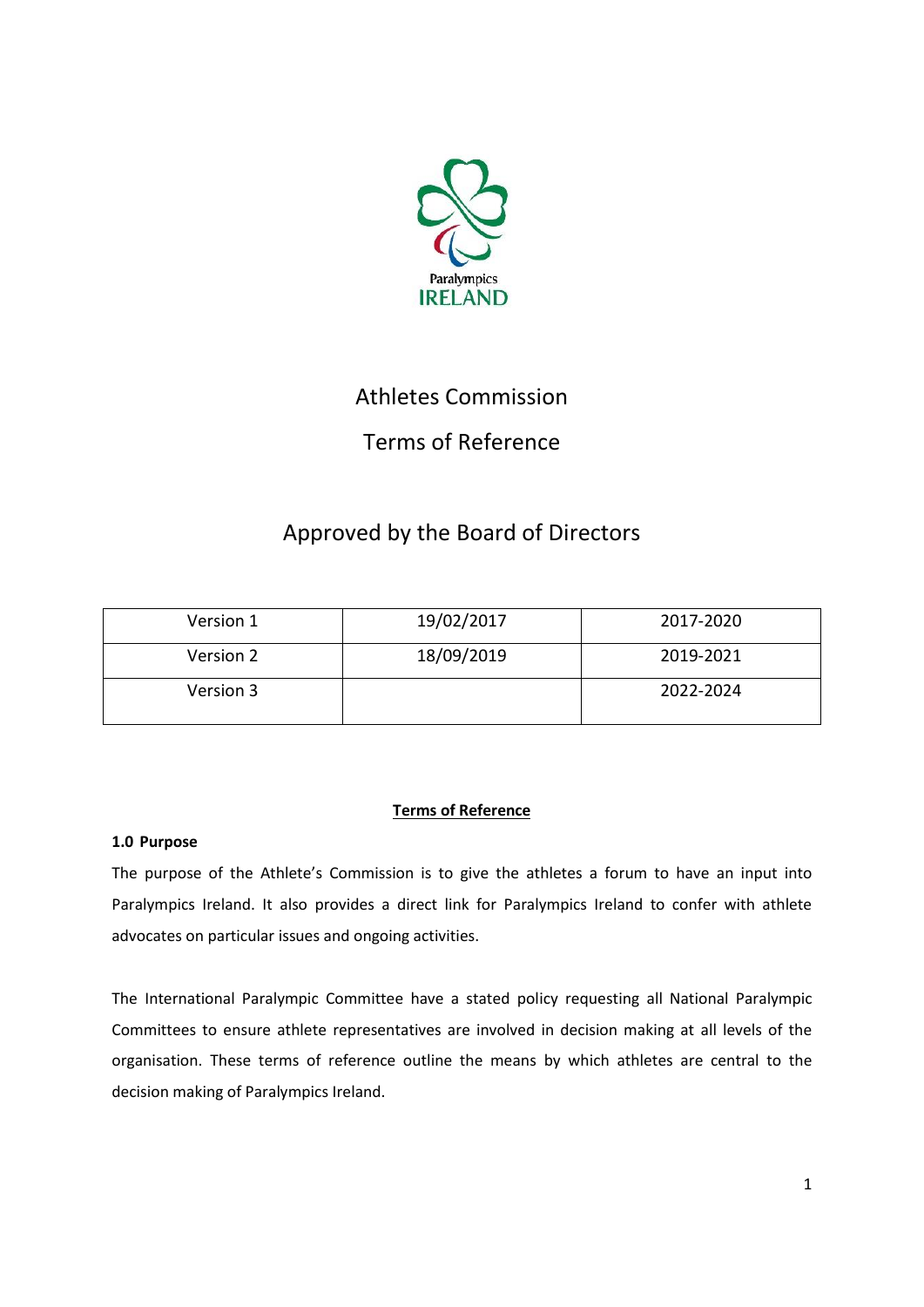#### **2.0 Role of Paralympics Ireland's Athletes Commission**

2.1 To act as a voice representing athletes at all levels of the organisation from strategy and programme planning to Board level.

2.2 To ensure strong channels of communication are in place to ensure athlete specific issues are highlighted at the appropriate level of the organisation.

2.3 To support the work of the Paralympics Ireland Board and Management Team in an advisory capacity.

2.4 To ensure strong athlete advocacy throughout the organisation.

2.5 To act as advocates for Paralympic Sport and Paralympics Ireland.

2.6 To propose the main priorities for the commission in agreement with the CEO, at the start of its term, and set out annual goals thereafter.

2.7 To support the activities of the Paralympics Ireland Paralympians Club

2.8 To nominate suitable representatives to sit on other Paralympic Ireland working groups or panels when requested by the Board of Paralympics Ireland.

#### **3.0 Structure & Membership**

3.1 Paralympics Ireland will appoint between 6-8 Athlete Advocates to comprise the Paralympics Ireland Athletes Commission

3.2 The term will be for the period of a Paralympic Games summer cycle (usually 4 years). It will start in the 1<sup>st</sup> quarter of the year of a new cycle and finish by the end of December post summer games.

3.2 Athletes who competed at either the Athens2004, Beijing 2008, London 2012, Rio 2016 or Tokyo 2020 Paralympic Games as members of the Irish Paralympic Team are eligible to become Athlete Advocates.

3.3 Athlete Advocates will be representative of Paralympic Athletes, not representatives of their individual sport.

#### **4.0 Frequency of Meetings**

4.1 The Athletes Commission will meet at least three times a year. Further meetings may be convened by the Chairperson as required to carry out the business of the Athletes Commission effectively.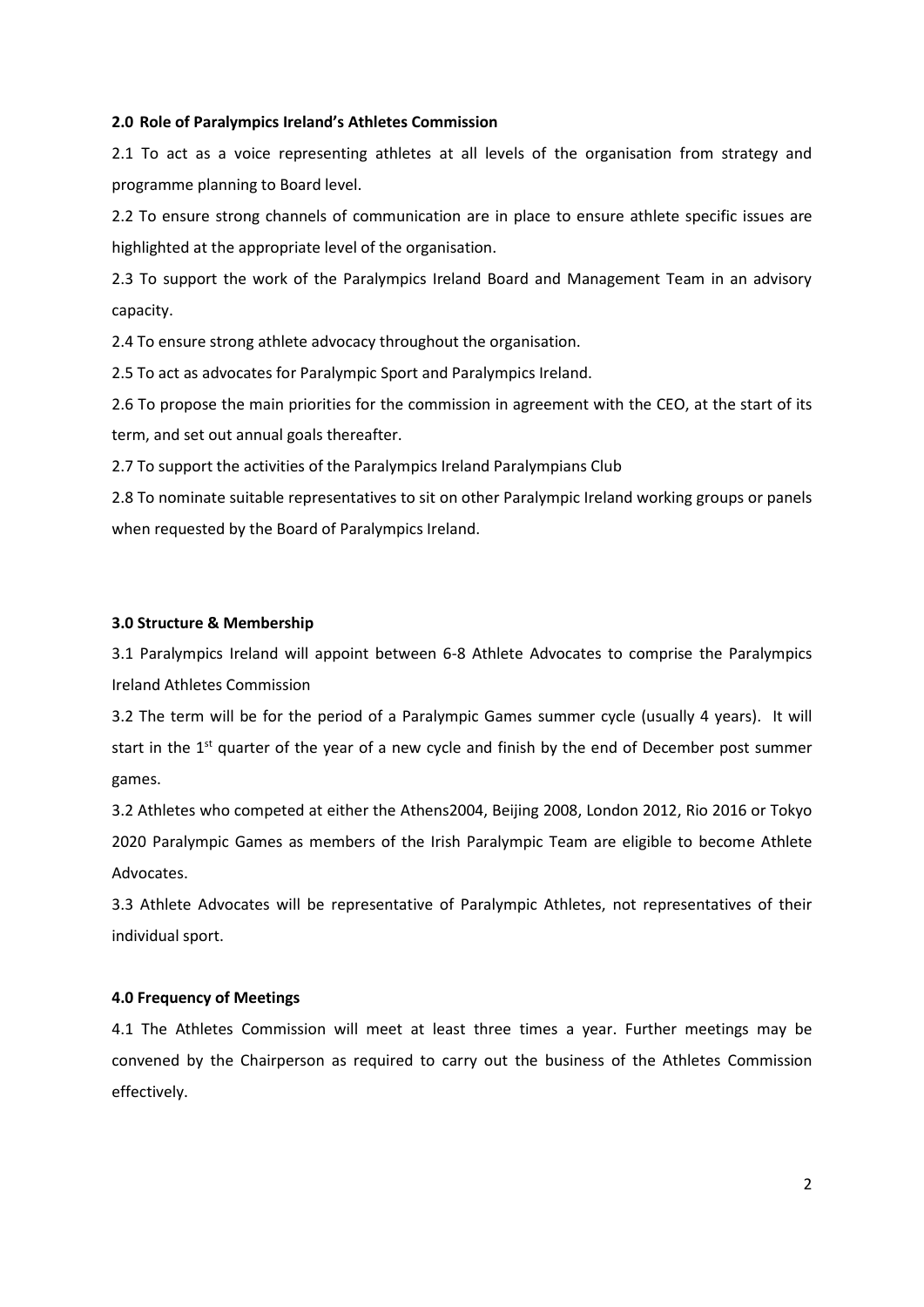4.2 On at least one occasion each year, the Athletes Commission will meet in an open forum session with Paralympics Ireland's Management Team and CEO to share ideas and strategies re the organisations programmes and policies development.

4.3 Meetings may be convened at Paralympics Ireland training camps/information days or at squad training sessions providing prior agreement is received from the Performance Director or manager of the team.

4.4 Meetings (other than those at training camps/information days) where possible will be held at Paralympics Ireland's Head Office at Irish Sport HQ, National Sports Campus, Blanchardstown, Dublin 15 or can also be held virtually.

#### **5.0 Appointing the Athlete Advocates**

5.1 Paralympics Ireland will seek 'expressions of interest' from athletes who have competed at the Paralympic Games between 2004, 2008, 2012 & 2016 to become Athlete Advocates (members of the Athletes Commission).

5.2 Eligible Athlete Advocates will be contacted using Paralympics Ireland database. Nominations will also be sought through National Federations and Governing Bodies.

5.3 The Board of Paralympics Ireland retains the right to appoint up to two athletes to the Athlete's Commission.

5.4 In determining the composition of the Athletes Commission, the Board will consider the spread of sports represented, the nature and complexity of disabilities of the athletes, experience and gender.

5.5 The Board of Paralympics Ireland retain the sole right to appoint or withdraw individuals as members of the Athletes Commission.

#### **6.0 Appointing the Chairperson**

6.1 The Chairperson of the Athletes commission will be appointed by a majority vote of the members of the commission at the first meeting.

6.2 This position will be for the duration of the current commission unless he/she steps down.

6.3 The Chairperson of the Athletes Commission will also represent the athletes as a member of the Board of Directors with full voting rights and responsibilities and a Director of the Company.

6.4 In the event of the Chairperson stepping down, a new Chairperson will be nominated to the Board of Paralympics Ireland by the commission following a further ballot of the remaining commission members.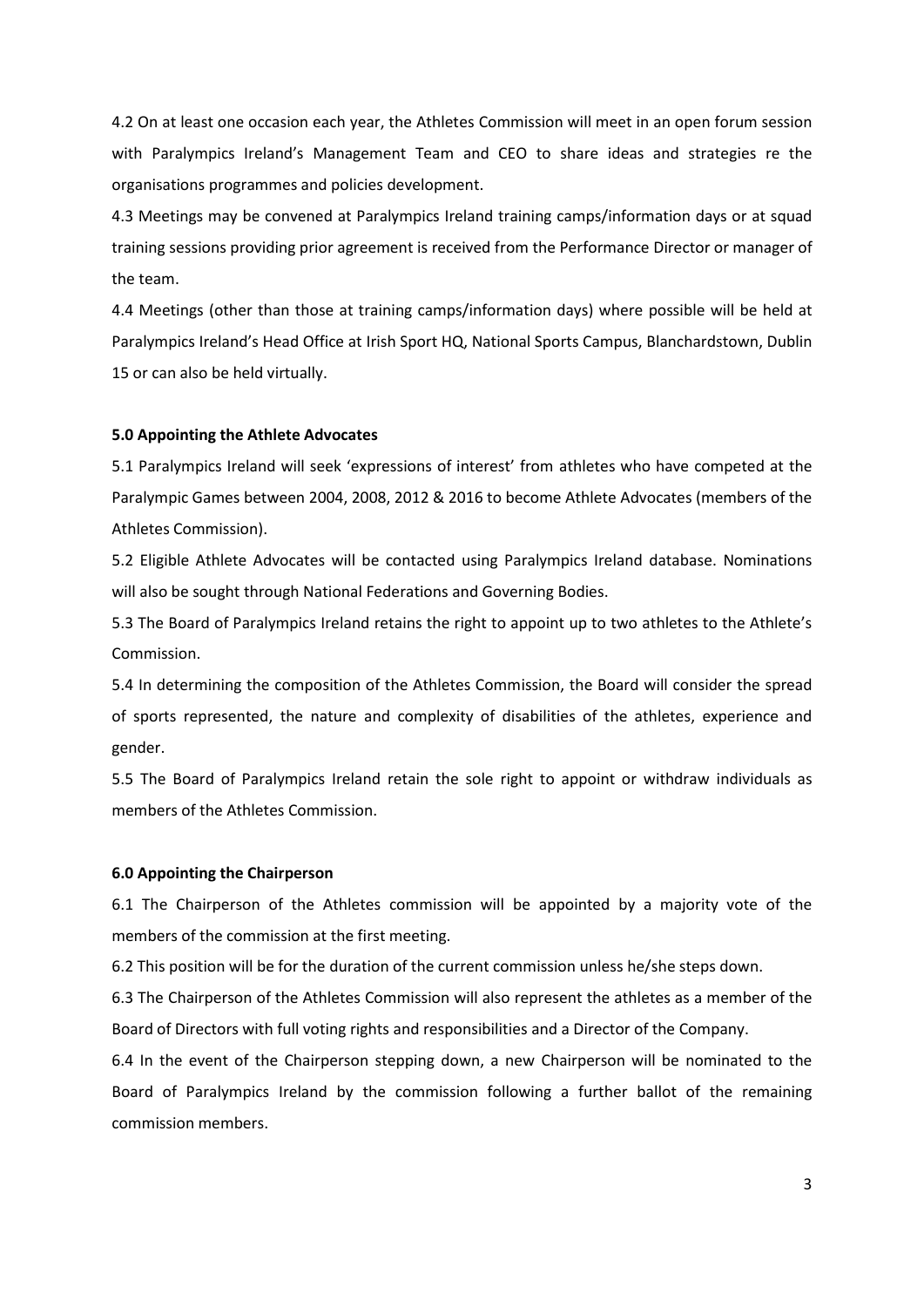6.5 Unless otherwise agreed by the Board of Paralympics Ireland the appointed chairperson of the Athlete's Commission should reside in Ireland.

6.6 Unless otherwise agreed by the Board of Paralympics Ireland the appointed chairperson should not be an athlete seeking qualification for the next Paralympic Games.

### **7.0 Responsibilities of the Chairperson**

7.1 Act as the link between the commission and Paralympics Ireland for all correspondence.

7.2 Act as the Athletes Commission representative on the Board of Directors of Paralympics Ireland.

7.3 Convening & chairing of meetings and the design of meeting agendas.

7.4 Agreeing the draft minutes of meetings with the Secretary prior to issue to commission members and the CEO of Paralympics Ireland

7.5 Liaise with a nominated staff member from Paralympics Ireland on the logistical elements of preparing Athletes Commission meetings.

7.6 Following consultation with the CEO/President of Paralympics Ireland an annual report of relevant issues and activities will also be brought to the attention of the Board of Paralympics Ireland.

7.7 The Chairperson may be requested by the Board of Paralympics Ireland to attend a recce visit during the Paralympic cycle.

#### **8.0 Appointing the Secretary**

8.1 The Chairperson will be responsible for appointing the Secretary of the Athletes Commission.

#### **9.0 Responsibilities of the Secretary**

9.1 Recording of minutes of all Athletes Commission meetings

9.2 Issuing the draft minutes to the Chairperson for approval following each meeting.

9.3 Agreeing the agenda for each meeting with the Chairperson and issuing the draft agenda and minutes of the previous meeting to each commission member at least seven days prior to each meeting.

9.4 Unless otherwise agreed by the Board of Paralympics Ireland the appointed secretary should not be an athlete seeking qualification for the next Paralympic Games.

#### **10.0 Voting**